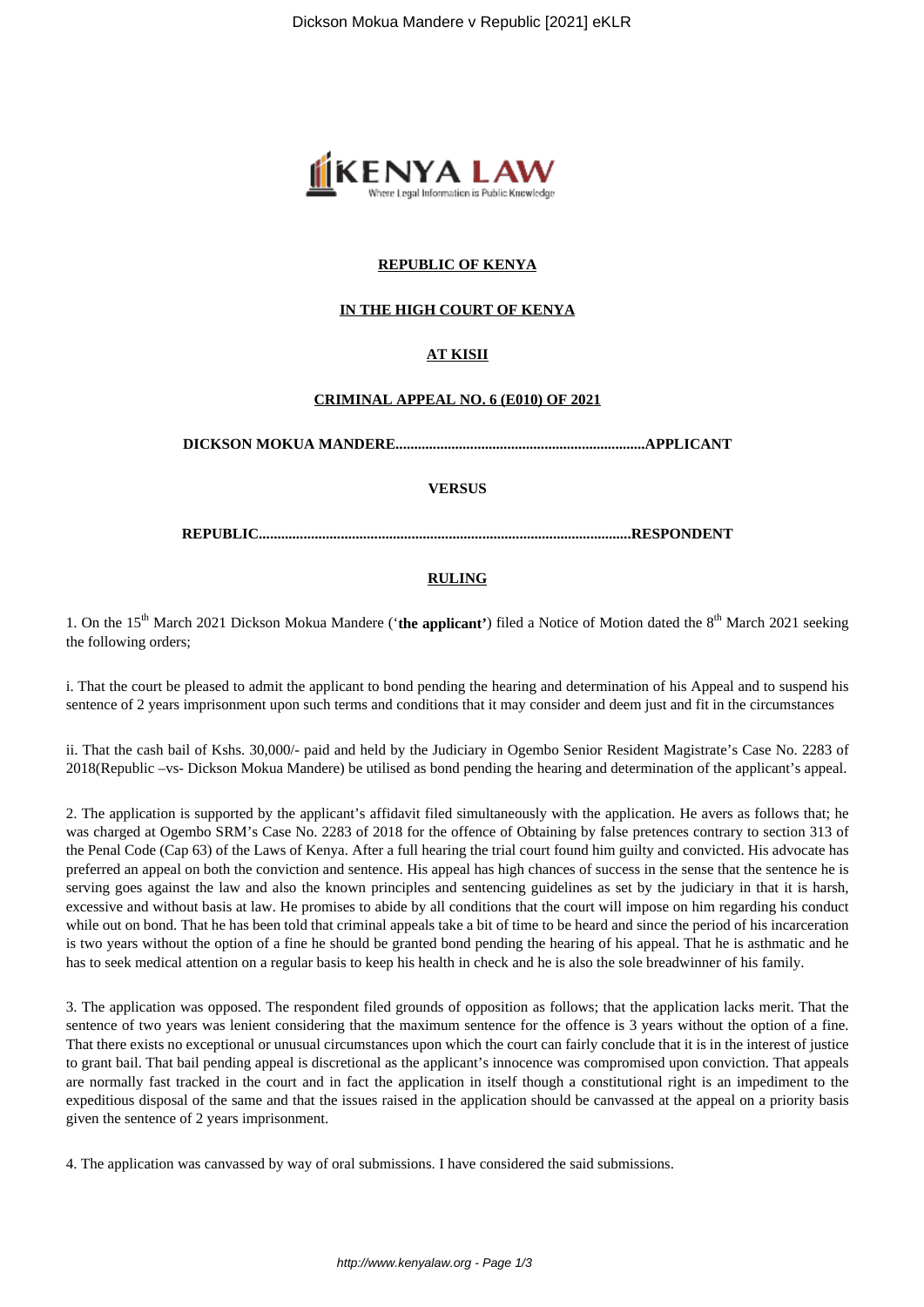5. The Court of Appeal held in the case of **Jivraj Shah -vs- Republic [1986] KLR 605,** inter alia that:

**"1. The principal consideration in an application for bail pending appeal is, the existence of exceptional or unusual circumstances upon which the court of Appeal can fairly conclude that it is in the interests of justice to grant bail.** 

 **2. If it appears prima facie from the totality of the circumstances that the appeal is likely to be successful on an account of some substantial point of law to be urged and the sentence or substantial part of it will have been serve by the time the appeal is heard, conditions for granting bail will exist.**

**3. The main criteria is that there is no difference between overwhelming chances of success and a set of circumstances which disclose substantial merit in the appeal which could result in the appeal being allowed and the proper approach is the consideration of the particular circumstances and the weight and relevance of the points to be argued."**

**6**. In the case of **Dominic Karanja v. Republic [1986] KLR 612** the Court of Appeal held that:

**a. The most important issue was that if the appeal had such overwhelming chances of success, there is no justification for depriving the Applicant of his liberty and the minor relevant considerations would be whether there were exceptional or unusual circumstances.**

**b. The previous good character of the applicant and the hardships, if any, facing his family were not exceptional or unusual factors. Ill health per se would also not constitute an exceptional circumstance where there existed medical facilities for prisoners.**

**c. A solemn assertion by an Applicant that he will not abscond if released, even if it is supported by sureties, is not sufficient ground for releasing a convicted person on bail pending appeal.**

**d. Upon considering the relevant material in this case, there was no overwhelming chance of the appeal being successful.**

**7**. I have considered the application, the oral arguments of the parties and a petition of appeal. The onus is on the applicant to demonstrate that there is good reason to grant him bail pending appeal. The applicant states that his appeal has high chances of success on law and sentence. He claims he was sentenced to 2 years imprisonment for the offence of obtaining money by false pretences and that there is a likelihood that his appeal will be heard before the 2 years. I do not agree with this submission as appeal are heard timeously in this court. Ill health and good character does not constitute exceptional circumstances nor a pledge that he will not abscond if released on bond.

**8**. I however note that the said offence the applicant was found guilty of and convicted is a misdemeanour and carries a sentence of 3 years. 9. I have considered the grounds of appeal and I am persuaded the said grounds disclose reasonable grounds of appeal and taking all factors into account, I find that the applicant has demonstrated that he is entitled to grant of bail pending appeal.

**8**. The applicant is now a convict serving sentence, I hereby release him on his bond of Kshs. 100,000/- with one surety of like amount to be approved by the Deputy Registrar.

# **DATED, SIGNED AND DELIVERED AT KISII THIS 17TH DAY OF DECEMBER, 2021**

**R.E. OUGO**

**JUDGE**

**In the presence of;**

**Appellant Present**